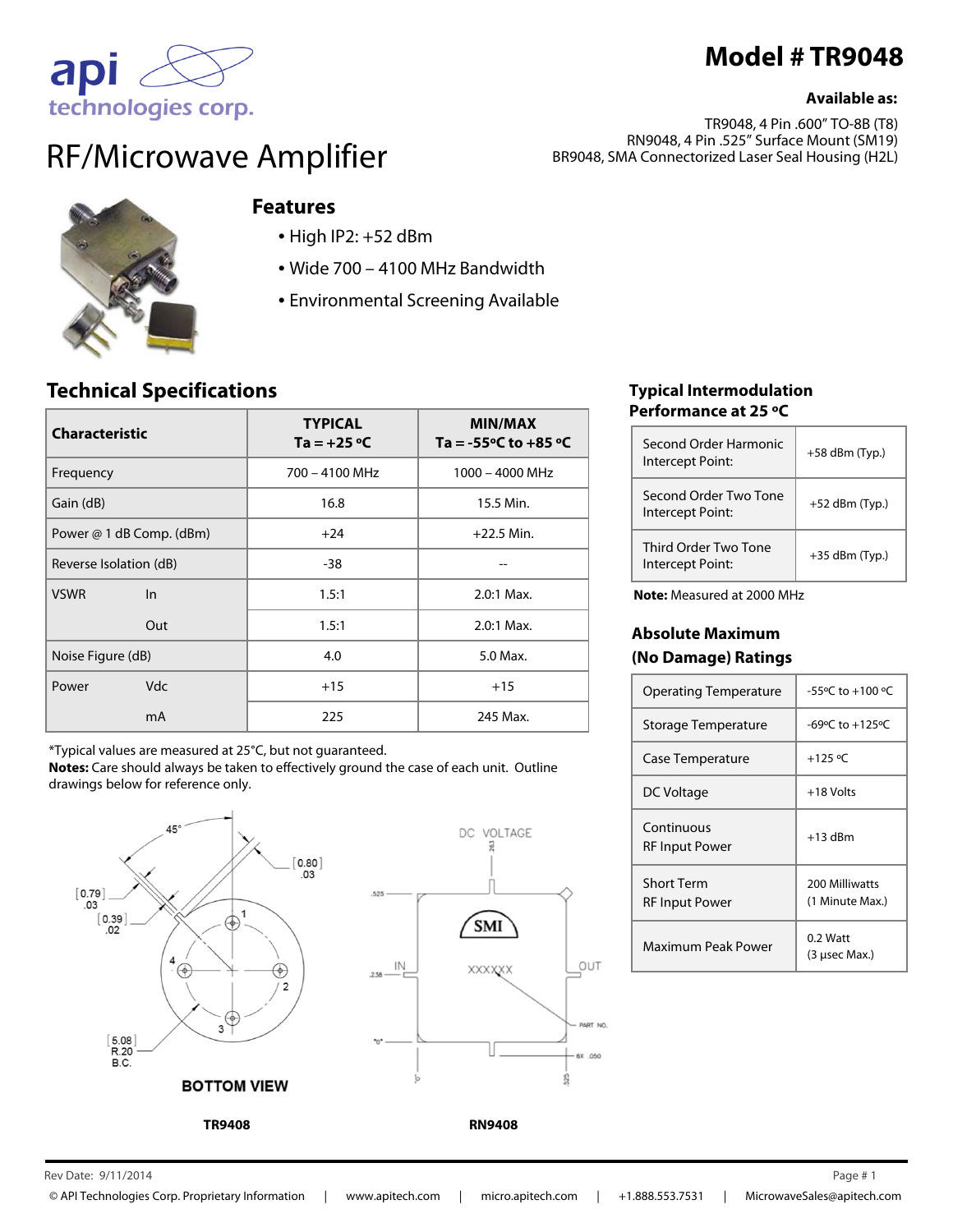# **Model # TR9048**

# **Typical Performance Graphs**

### **Gain (dB)**



**Noise Figure (dB)**







#### Rev Date:  $9/11/2014$  Page # 2 9/11/2014 2